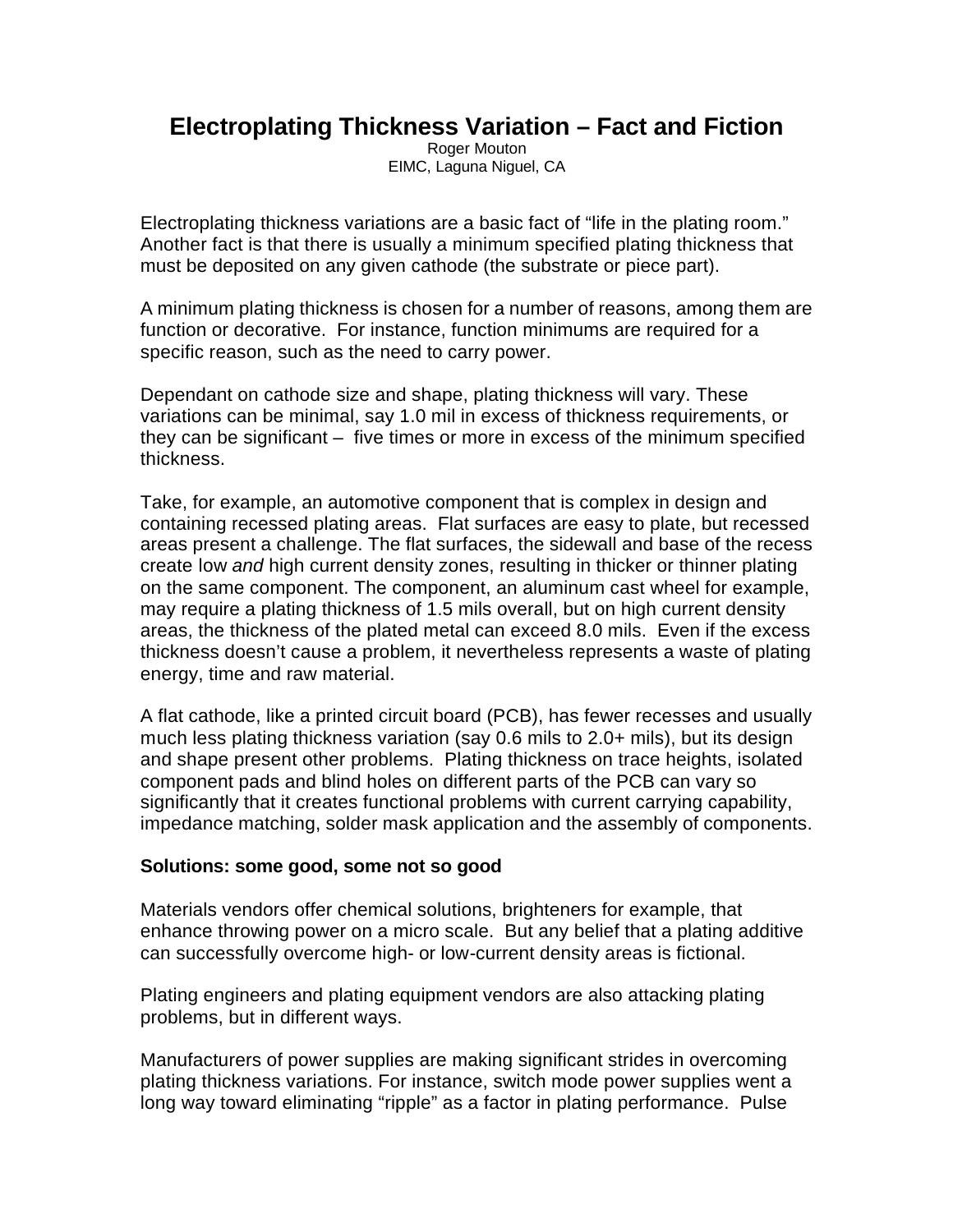and pulse reverse power supplies now make it possible to program the duty cycles of the power supply to more closely match the design of the platable area on the board.

A panel plated board without any blind holes could have a completely different plating cycle program than an HDI board containing numerous blind vias. The days of just hanging a cathode in the plating solution and letting it plate aren't nearly over yet but we're definitely making strides toward greater sophistication in the DC power supplied in electrodeposition.

Engineers are also finding that sophisticated, 3-dimensional plating simulation software can be used to analyze plating cell design and cathode geometry to accurately predict the plating thickness characteristics of any cathode, giving the engineer direction on how to set-up the plating cell.

Shields and/or plating thieves, for example, can be simulated before the part is plated and then rearranged to achieve optimal or, at least acceptable, plating thickness over the entire cathode substrate. The 3D software makes possible a "what if I" plating scenario in a matter of minutes.

A simple example is the analysis of the plating set-up for identical boards but which are plated in 2 different tank configurations at the same current density and for the same time, e.g., 15 asf (amps per square foot) for 90 minutes (**Figures 1&2)**.



**Figure 1**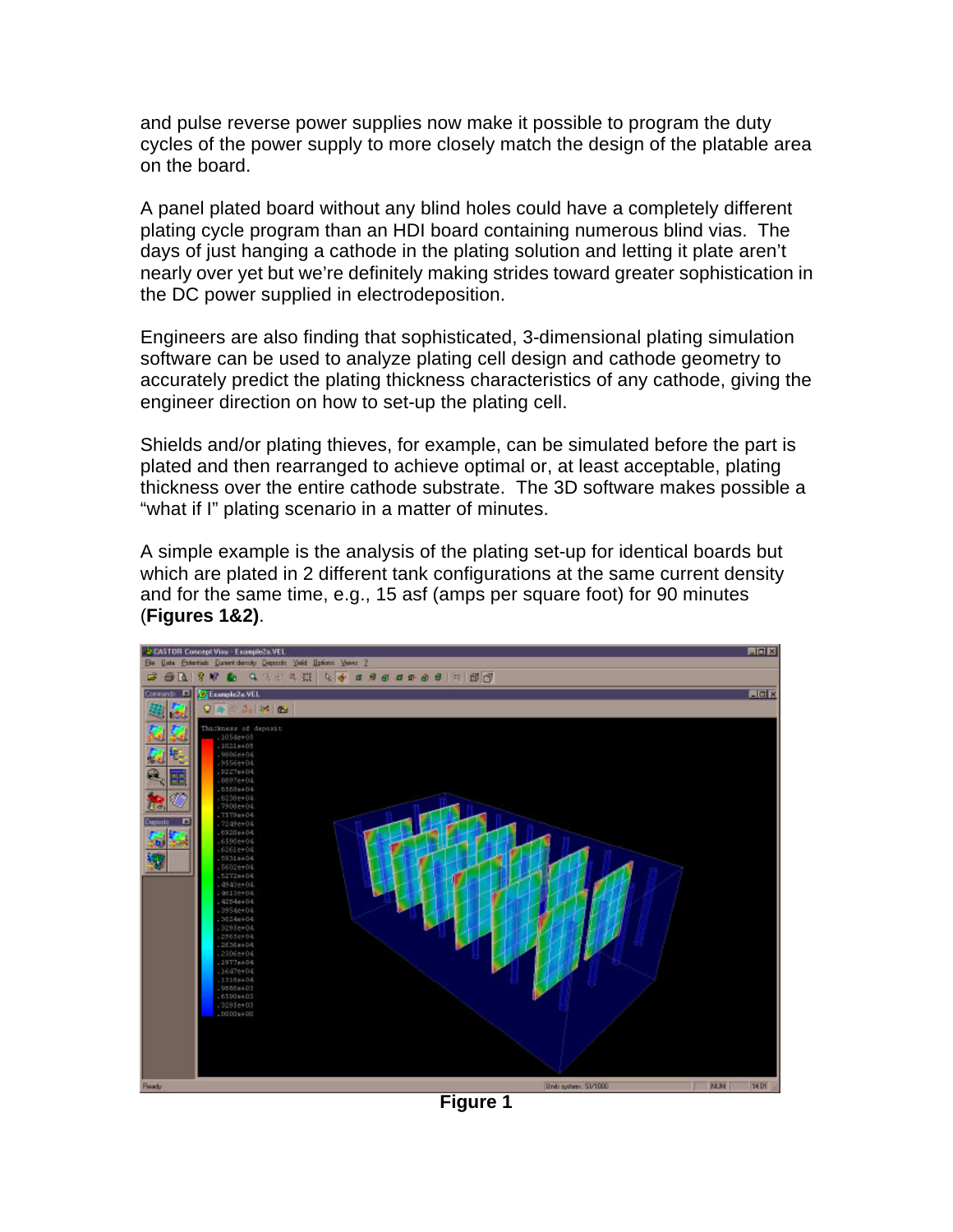Take a close look at the plating characteristics of the respective tank set-ups. The simulated thickness of the deposit is displayed in colors and obviously varies considerably from one tank to the other.



**Figure 2**

Another example of plating simulation is use of a simple shield **(Figure 3)** around the border of the cathode. Notice that the burning of the corners (rough plating indicated by red color at corners of graphic) is eliminated on this complex PCB, but the detail of the simulation reveals hot spots of plating thickness variation.